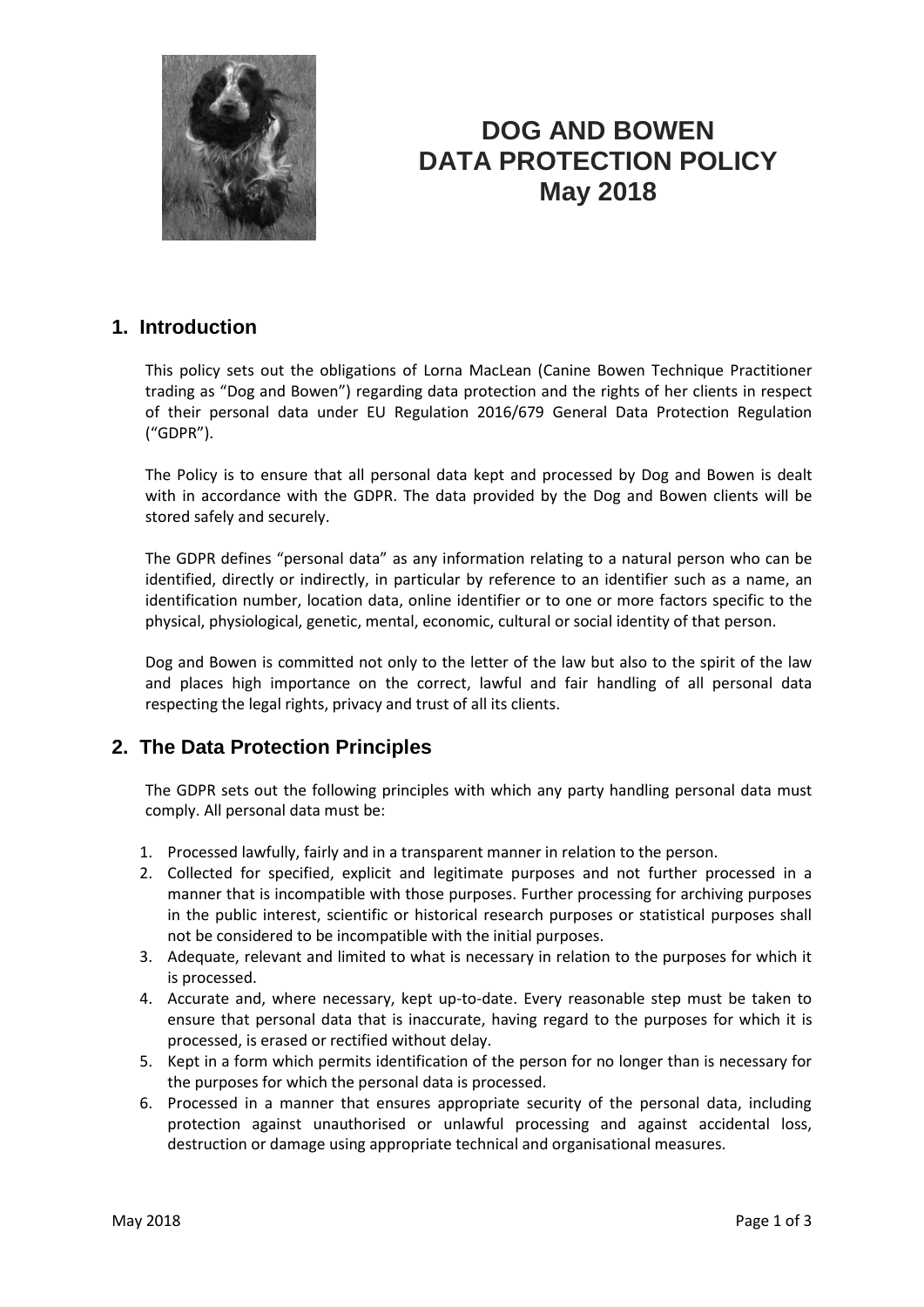

# **DOG AND BOWEN DATA PROTECTION POLICY May 2018**

### **3. Why the data is kept**

Dog and Bowen needs to keep personal details of clients and their dogs in order to record, guide and supervise the dog's progress and be able to communicate effectively with the client for the best outcomes.

#### **4. What data is kept**

For each client, certain items of personal data will be recorded, including name, address, telephone number and email address. This data is collected before the start of any treatment session with the dog.

Some of this data information may be collected by email or text message.

All data will be held securely.

No client files are left where other clients or any other third party can access them.

### **5. How the data is used**

Data will be used to communicate appointments and relevant progress updates.

The data is kept safely and securely in Lorna MacLean's home. At treatment sessions, it will be used at the client's home or alternative agreed location.

Client files are predominantly paper based and are kept securely and out of view. No copies are taken.

Client names with date and amount of payment are kept on a spreadsheet which is password controlled.

No data is shared with  $3^{rd}$  parties without the explicit consent of the individual client.

No data is sold to third parties for any reason.

#### **6. Who will the data be shared with?**

With the exception of the referring veterinarian, data is rarely used to communicate and be shared outside of the treatment environment. On occasion you may be asked for permission for the information to be shared with another practitioner. In this instance, full permission will be requested first.